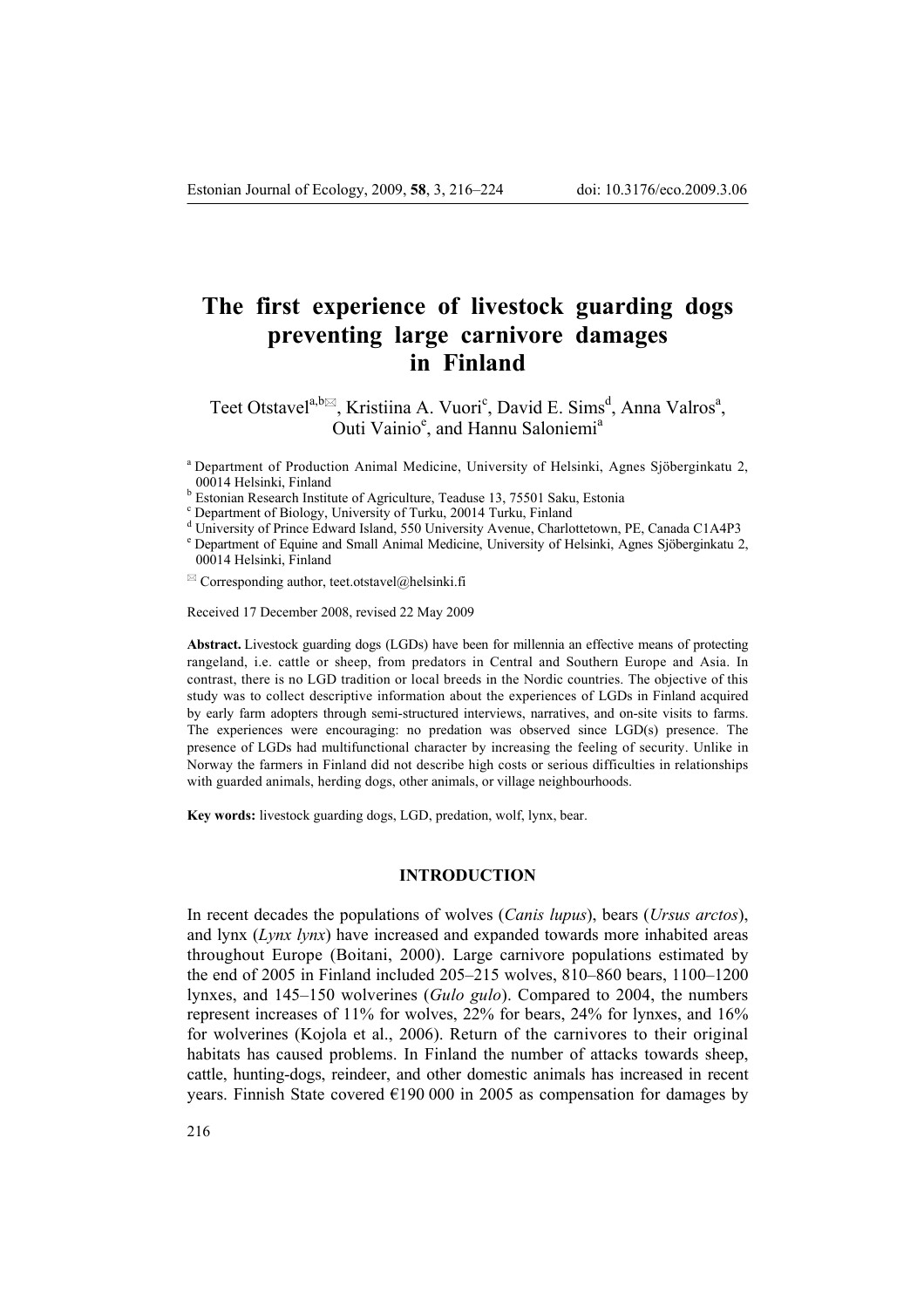large carnivores (Nylander & Ahvonen, 2007). Return of the large carnivores has also caused lots of fear among people, especially towards wolves (Bisi & Kurki, 2008).

Damages caused by large carnivores can not be stopped by the elimination of predators as the management of wolves and other large carnivores (except in the reindeer herding area in northern Finland) is regulated by the EU Nature Directive, Annex IV. Developing and distributing information about damage preventive methods can be a solution to reduce losses and compensation costs. In seeking sustainable coexistence of humans and large carnivores in Finland this far fencing, wolf phone service, and the removal of problematic individuals have been used (Ministry of Agriculture and Forestry, 2005).

Livestock guarding dogs (LGDs) have been for millennia an effective means of protecting rangeland, i.e. cattle or sheep, from predators in Central and Southern Europe as well as in Asia (Rigg, 2001). In the United States, LGDs were introduced as a new method of guarding flocks in the 1970s (Linhart et al., 1979; McGrew & Blakesley, 1982; Coppinger et al., 1983; Green & Woodruff, 1983a, 1983b; Black & Green, 1985). LGDs work by staying with the livestock and driving away intruders with rarely any need for physical conflict because of their impressive size and protective behaviour. Often more than one dog is needed to keep up the necessary level of protection (Rigg, 2004). LGDs should be kept with, brought up with, socialized with, and bonded with the stock they are going to protect (Coppinger, 1992).

There is no LGD tradition or local breeds of LGD in the Nordic countries. In Sweden the testing of LGDs in electric fenced areas has started recently (Levin, 2005). The use of LGDs to protect sheep was evaluated in Norway (Hansen & Smith, 1999; Hansen, 2005). The sheep in Norway tend to graze widely dispersed in small family groups, which makes the use of traditional LGD methods in Norway difficult (Hansen, 2005). A total of four different LGD methods have been evaluated in Norway: LGDs used in combination with herding and night corrals, LGDs on fenced pastures, LGDs alone with sheep on open range, and LGDs loose on patrol together with a range inspector (Hansen & Smith, 1999; Hansen, 2005). LGDs on fenced pastures are the least expensive method and show the second best preventive effect (Nilsen et al., 2003). The use of LGDs has not been a great success in Norway with high costs, widely dispersing sheep, and also strict laws for dog keeping (Hansen, 2005). Finland differs from the areas with long traditions of LGD use in having relatively small rangelands and forest surrounding pastures. In addition, the long winter period with shorter pasturing times and everyman's right to use rangelands and forests are also factors that need to be considered. There would surely be a need for LGDs in Finland if knowledge of the use of dogs and their possibilities were to reach the people who need a trustable guard for their livestock or property (Koljonen, 2002). Thus, it is important to explore the suitability of this method for large carnivore damage prevention.

A few Finnish farms had spontaneously started to acquire LGDs. Therefore, in this study descriptive information about the experiences of the use of LGDs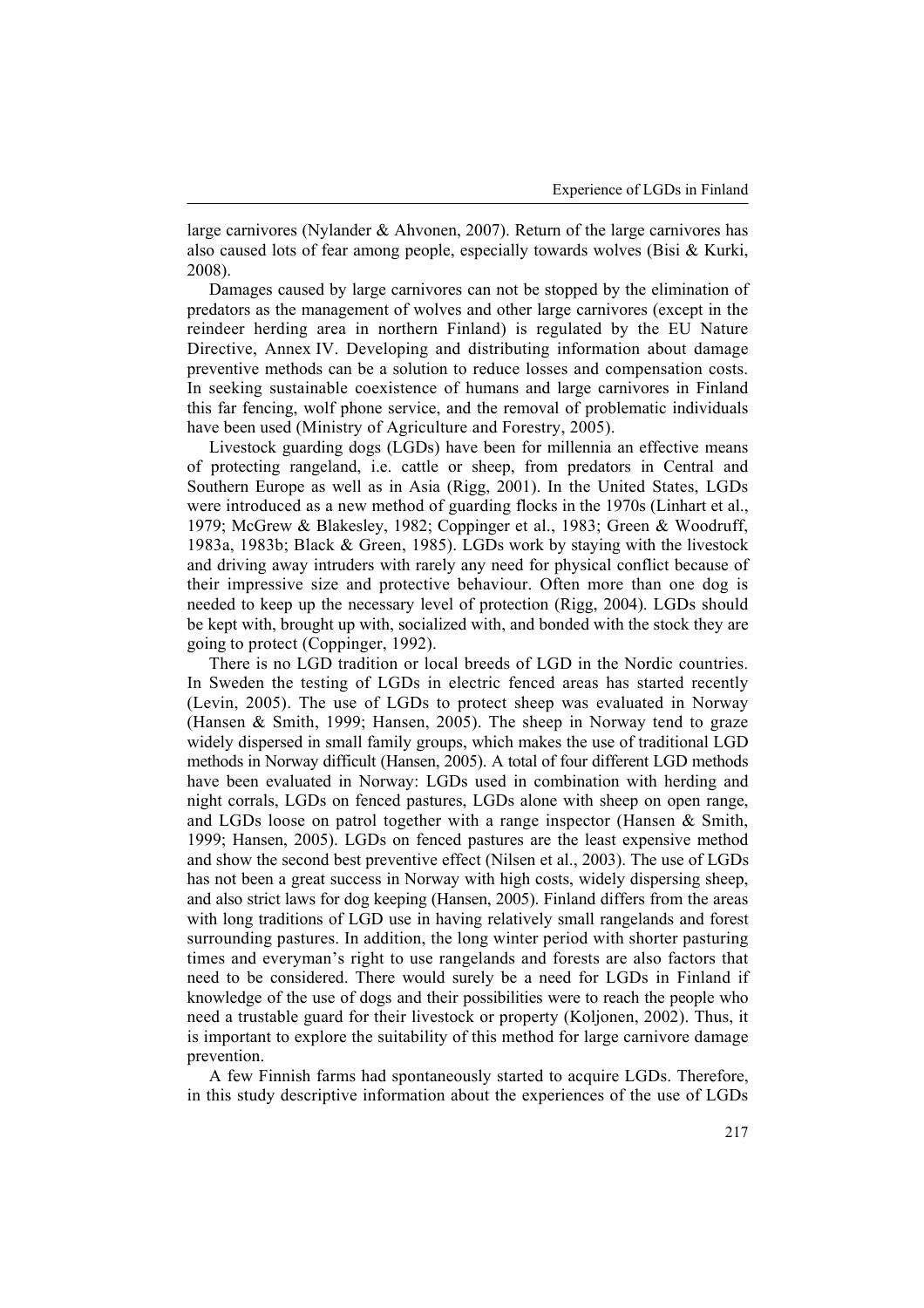acquired by these early adopters in Finland was collected. The aim of the study was also to identify the suitability and functionality of LGDs in Finnish conditions with the law of everyman's right, fairly small pastures, half-year grazing period, and several species of livestock to be guarded.

## **METHODS**

The study included a semi-structured questionnaire, interviews, collection of narratives, and on-site visits to farms in the summer of 2006. Farms were recruited to the study via newspaper and web-site announcements. The research populations were by their nature statistically close to total populations as the sample included all known farms using LGDs at the time. Thus the prominent method for gathering information on the phenomenon was through farmers' descriptions and narratives.

The semi-structured interviews included the following question topics: habitats at the farm, children, visitors, neighbours, trespassers; farm size, geographical position, production, pastures; livestock species, numbers, breeds, production, pasturing; and LGDs numbers, breeds, ages, qualities, bonding, behaviour, costs.

A total of 12 farms were found via announcements and responded to the questionnaire: 8 of these were included in the study. The selection criteria required that the farms were actually using or having acquired their LGDs as working livestock guarding dogs, although exclusively full-time working was not necessary. Four farms from 12 kept their LGDs chained or in a dog yard with no access to livestock, and so did not fulfill the selection criteria of the study.

### **RESULTS AND DISCUSSION**

A starting base for collecting descriptive information about the experiences of the LGDs in Finland was the information about reasons for acquiring the LGDs. The main reasons for acquiring the LGDs were to prevent continuing large carnivore damages (three farms) and to conduct continuous daily or weekly large carnivore observations (five farms). Thus, on all farms the residents had perceived the danger of meeting large carnivores in their yard or in the neighbourhood (Table 1).

The total farm area of the eight farms accepted to the study varied between 2 and 77 ha (median 48.5 ha). Geographically, four farms were located in traditional large carnivore areas in the eastern and four in the central parts of Finland. One of the farms was located in the middle of a village, five farther from other inhabitants, and two in isolation in the middle of forest. Distances from the farms to neighbours varied between 0.02 and 6 km (median 0.3 km).

The total number of LGDs in the eight farms was 19, of which 18 were working dogs: 1 to 4 LGDs per farm (median 2). Differently from Norway, where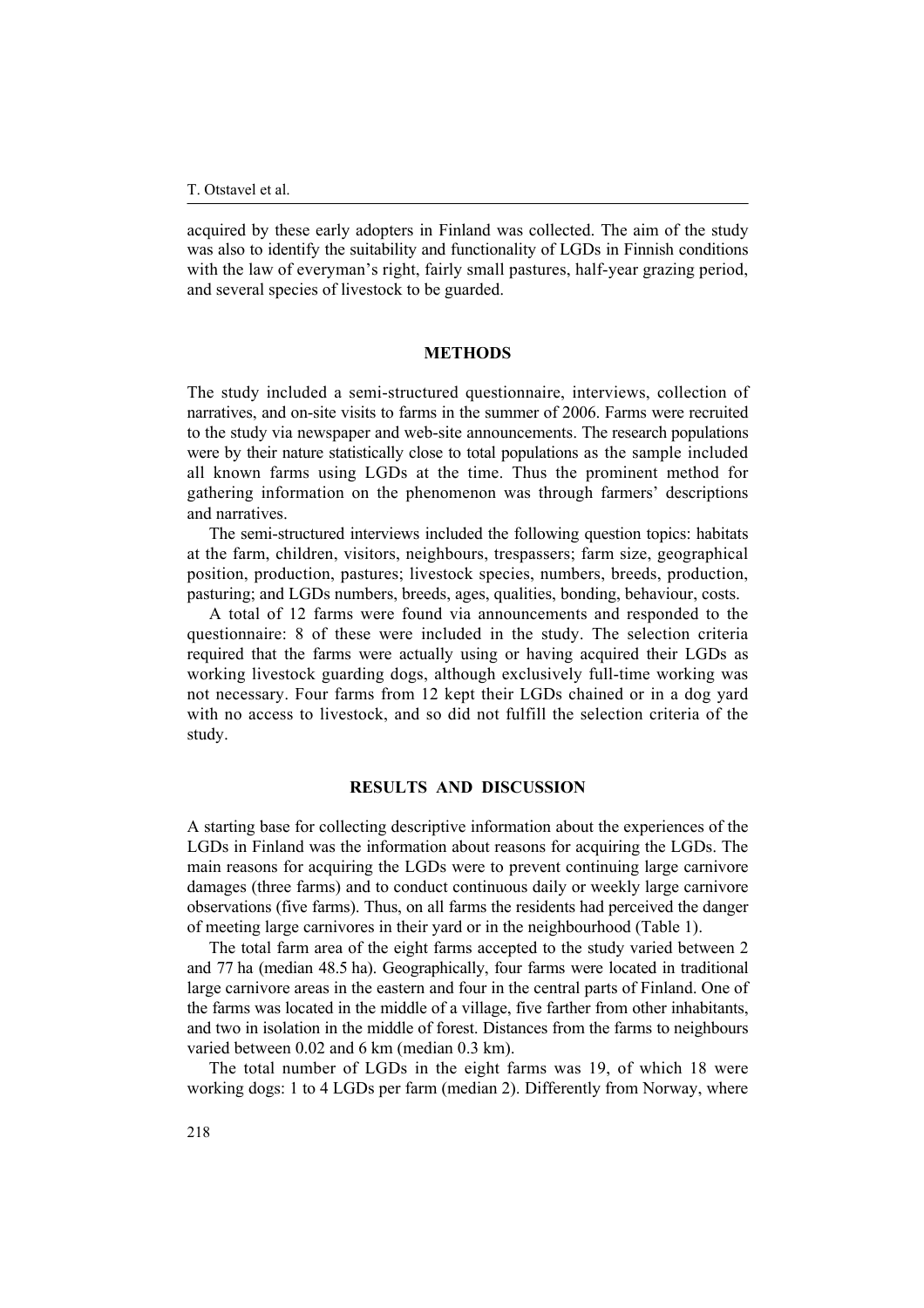| Farm           | <b>Breed</b><br>of LGD    | Number<br>of<br>working<br>LGDs | Number of<br>damages |                | Prevented<br>attacks  | Density of carnivores<br>in surroundings* |           |           | Animals under<br>guard           |
|----------------|---------------------------|---------------------------------|----------------------|----------------|-----------------------|-------------------------------------------|-----------|-----------|----------------------------------|
|                |                           |                                 | Before<br>LGDs       | During<br>LGDs | witnessed<br>at place | Wolves <sup>1</sup>                       | Bears     | Lynxes    |                                  |
| $\mathbf{1}$   | Caucasian<br>Ovcharka     | 1                               | $\theta$             | $\mathbf{0}$   |                       | $0 - 2$                                   | $2.1 - 4$ | $4.1 - 6$ | Sheep, poultry,<br>horses, bees  |
| $\overline{c}$ | Central-Asian<br>Ovcharka | $\overline{2}$                  | 1                    | $\mathbf{0}$   | Wolf                  | $2.1 - 4$                                 | $0 - 2$   | $4.1 - 6$ | Beef cattle.<br>sheep,<br>horses |
| $\mathcal{E}$  | Maremma<br>Sheepdog       | $\overline{2}$                  | 1                    | $\mathbf{0}$   | Lynx                  | $0 - 2$                                   | $2.1 - 4$ | $4.1 - 6$ | Sheep                            |
| $\overline{4}$ | Komondor                  | $\overline{2}$                  | $\theta$             | $\mathbf{0}$   |                       | $0 - 2$                                   | $2.1 - 4$ | 6.1<      | Goats, sheep,<br>donkey          |
| 5              | <b>Great Pyrenees</b>     | $\overline{2}$                  | 1                    | $\mathbf{0}$   | Wolf                  | $4.1 - 6$                                 | $4.1 - 6$ | $4.1 - 6$ | Sheep, horses,<br>poultry        |
| 6              | Tibetan<br>Mastiff        | 4                               | $\theta$             | $\mathbf{0}$   | Bear                  | $4.1 - 6$                                 | 6.1<      | $0 - 2$   | Sheep, poultry                   |
| 7              | Polish Tatra<br>Sheepdog  | 1                               | $\theta$             | $\mathbf{0}$   |                       | $2.1 - 4$                                 | 6.1<      | $2.1 - 4$ | Alpacas,<br>horses,<br>poultry   |
| 8              | <b>Slovak Cuvac</b>       | 4                               | $\theta$             | $\theta$       |                       | $0 - 2$                                   | $0 - 2$   | $4.1 - 6$ | Dairy cattle,<br>sheep           |

**Table 1.** Experiences of large carnivores and associated damage among the participating farms

\* Density of carnivores per 1000 km2 in 2006 (RKTL, 2007).

<u>óóóóóóóóóóóóóóóóó</u>

the number of LGD breeds used was three (Hansen, 2005), the number of LGD breeds in Finland was eight (a different LGD breed in each farm). They included Caucasian Ovcharka (farm No. 1, one LGD), Central-Asian Ovcharka (farm No. 2, two LGDs), Maremma Sheepdog (farm No. 3, two LGDs), Komondor (farm No. 4, two LGDs), Great Pyrenees (farm No. 5, two LGDs), Tibetan Mastiff (farm No. 6, four LGDs), Polish Tatra Sheepdog (farm No. 7, one LGD), and Slovak Cuvac (farm No. 8, four LGDs) (Table 1).

Two LGDs only had been imported from abroad: one Komondor from Hungary and one Tibetan Mastiff from the USA, while the rest had been bought from Finnish breeders. None of the LGDs had working dogs as parents. People on all the farms had earlier experience of dogs and four had long-term dog owner experience. At farm No. 8 the first LGD was acquired in 1978 and at farm No. 6, in 1989. Everybody had acquired LGDs on their own initiative with no support from authorities or any subvention. The individual LGDs were chosen on the basis of gender or the recommendation of the breeder, appearance, and estimated character. However, only two puppies had been aptitude tested. The gender distribution of the working LGDs was nine females, eight males, and one sterilized male.

Seven out of the eight farms kept sheep (all except No. 7), four poultry (farms Nos 1, 5, 6, and 7), one dairy cattle (farm No. 8), one beef cattle (farm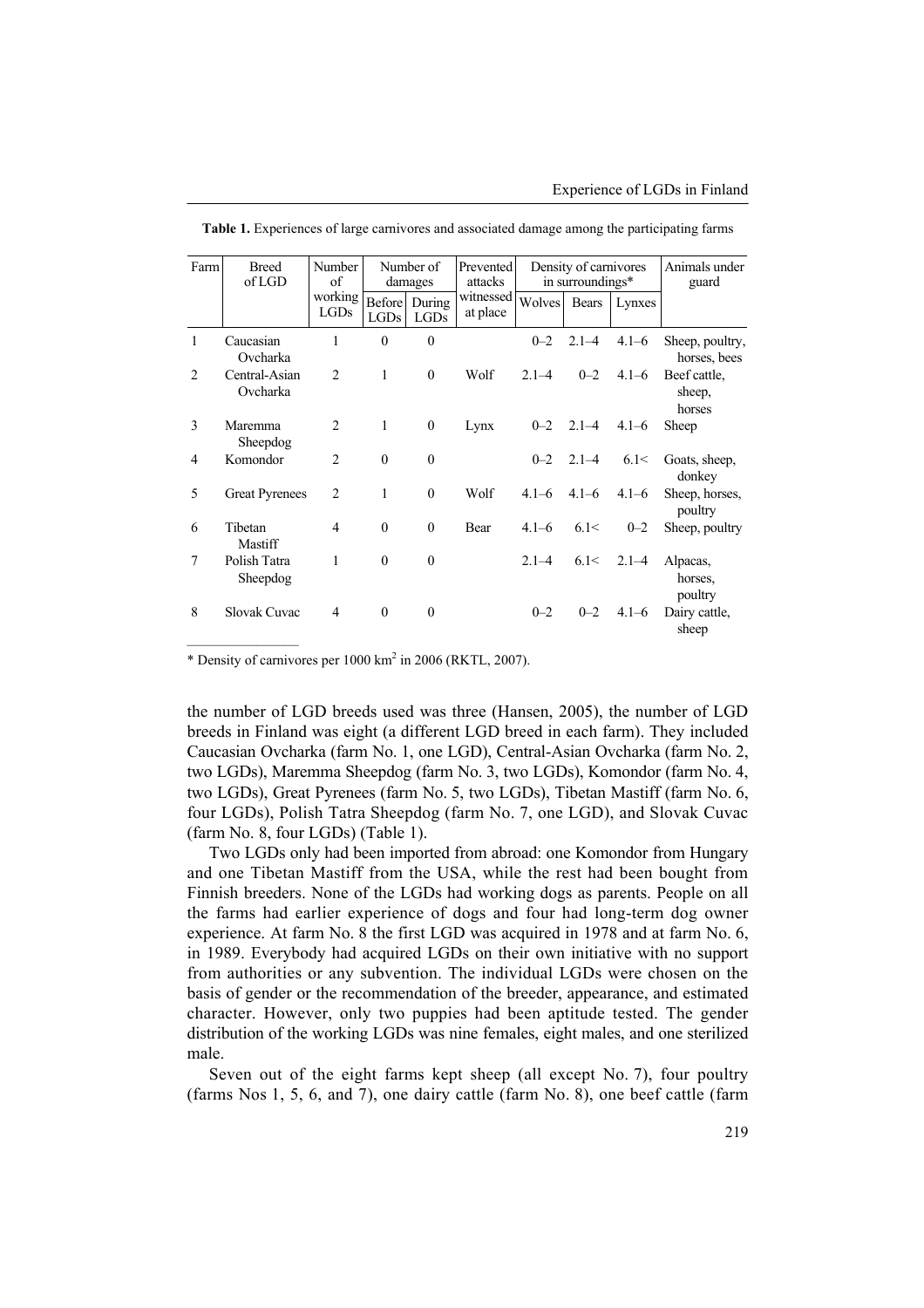No. 2), four horses (farms Nos 1, 2, 5, and 7), and one bees (farm No. 1). The sample also included one horticulture farm, which was only starting to rear alpacas (farm No. 7). Differently from Norwegian experience, where LGDs were mainly used to protect sheep (Hansen  $\&$  Smith, 1999; Hansen 2005), in Finland early adopters used LGDs to protect various kinds of domestic animals (Table 1).

The total number of residents on the farms was 29, including 14 females and 15 males. The age range was from one to 60 years (median 31). Ten of the residents were children aged  $1-12$  years (median 4). Visitors or other people simply passing the farm depending on the season were, among others, neighbours, cyclists, mopedists, people driving cars and other vehicles passing via village roads. According to the regulations of everyman's right to pass through the surroundings of the farms visitors could also include those going to pick berries as well as joggers, skiers, snowmobilists, hunters, or tourists.

The areas LGDs were guarding had a variety of fence types (Table 2): electric fences (one farm), a light electric fence combined with a wooden fence (one farm), sheep net (one farm), wolf fences (two farms), and a strong net with wooden frames (one farm). Two farms had no fence at all. The fences did not restrict the free trespassing of LGDs in the surroundings at five farms (Nos 1, 3, 4, 5, and 8).

Minor problems occurred at farms Nos 3 and 5 with one LGD at each wandering too much in the surroundings. This was presumably caused by the need of the LGD to control a larger territory around the pastures and it could possibly have been avoided by better fencing and bonding in the puppyhood. Wandering did not cause any serious problems to the surroundings but was a safety risk for LGDs themselves creating a possibility of being run over by a car. None of the LGDs could be considered as a safety risk for trespassers. All the LGDs were human tolerant except those at farm No. 6, where they guarded a smaller enclosure and because of the strong fence (Table 2) had no possibility of contacting trespassers. Other problems mentioned were chasing and playing with guarded animals (one LGD at farm No. 3 and one LGD at farm No. 7).

| Farm           | Breed of LGD           | Fence types                                                                |
|----------------|------------------------|----------------------------------------------------------------------------|
|                | Caucasian Ovcharka     | No fence at all                                                            |
| $\mathfrak{D}$ | Central-Asian Ovcharka | Wolf fences                                                                |
| 3              | Maremma Sheepdog       | Sheep net; partly no fence at all                                          |
| 4              | Komondor               | No fence at all                                                            |
| 5              | <b>Great Pyrenees</b>  | Light electric fence combined with wooden fence; partly no<br>fence at all |
| 6              | Tibetan Mastiff        | Strong net with wooden frames                                              |
| 7              | Polish Tatra Sheepdog  | Wolf fences                                                                |
| 8              | Slovak Cuvac           | Electric fences; partly no fence at all                                    |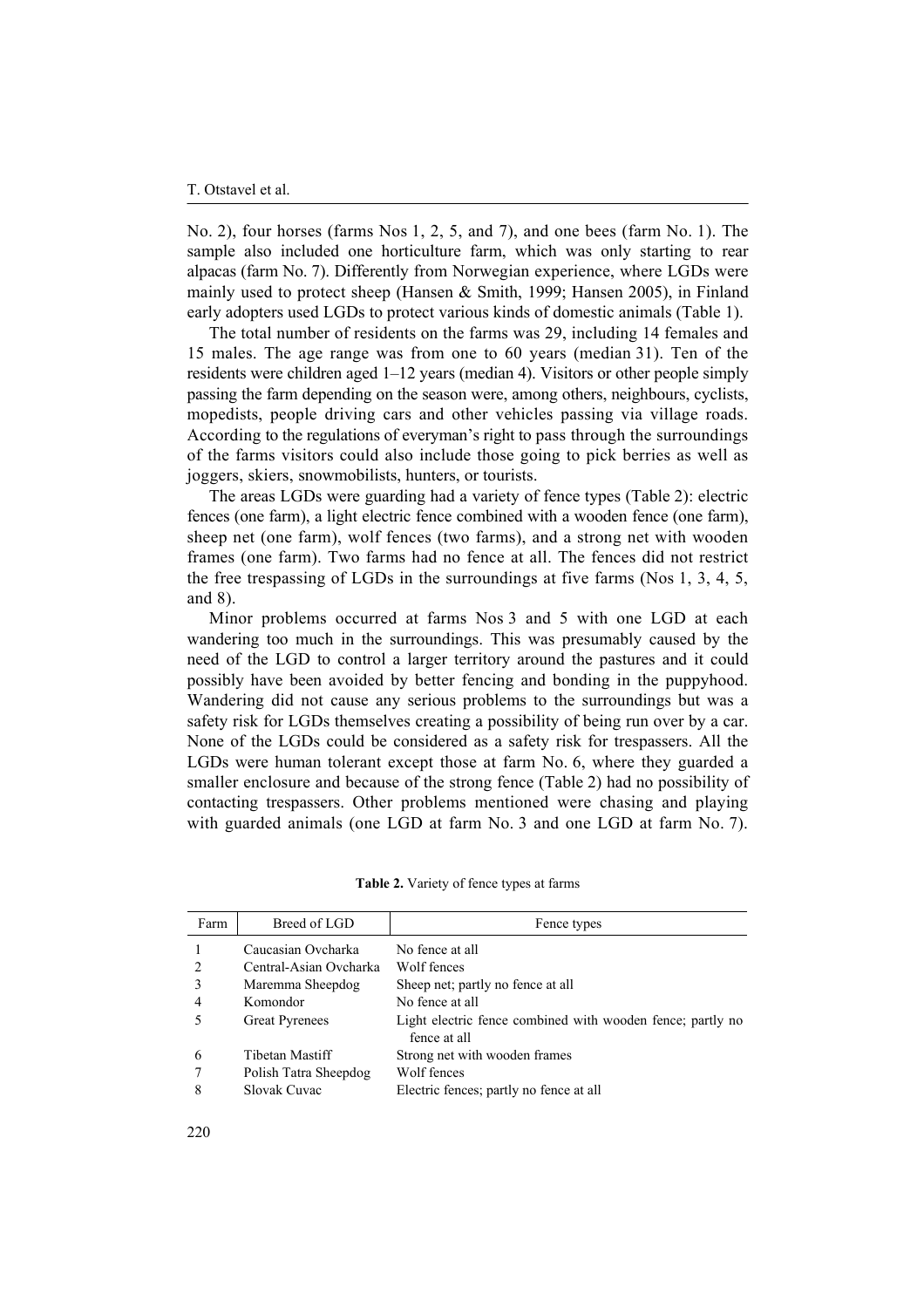Differently from Norwegian experience (Hansen & Smith, 1999; Hansen, 2005), Finnish early adopted LGDs did not cause any lethal threat to the domestic animals guarded or in the neighbourhood.

According to the owners' estimations, the guarding abilities of the dogs first appeared at the age of 4 to 20 months (median 12 months), depending on the breed and on the dog's personality. Bonding the LGDs to the livestock was carried out in all seasons: spring (five LGDs), summer (six LGDs), autumn (one LGD), and winter (six LGDs). The age for starting the bonding process varied from birth to 32 weeks (median eight weeks). Bonding occurred mainly on pastures and partly in the sheep house with four LGDs. The owners reported they wanted to gain further improvements in the behaviour of the dogs in relation to the amount of time or other effort they invested in the socialization process or in human tolerance training. The interviews indicated that the best time for bonding was winter when the guarded animals were kept inside. This helped to keep control over the bonding process more frequently. The descriptions of farmers did not reveal variation of guarding qualities between different breeds (attentiveness, trustworthiness, protectiveness) in this sample. Guarding qualities were influenced by LGDs' individual characteristic traits, working conditions, and bonding to guarded animals. It was previously stressed that successful bonding with the stock the dog is going to protect is needed for successful guarding (Dawydiak & Sims, 2004).

The experiences of early LGD adopters were encouraging: all the farms that responded to the questionnaire had gained from having LGDs and none reported livestock losses (0%) in the areas guarded by LGDs. The dogs had prevented some attacks or other damage. At farms Nos 2 and 5 LGDs were witnessed to prevent wolf attacks, at farm No. 3 to prevent a lynx attack, and at farm No. 6 to prevent a bear attack (Table 1).

Other benefits mentioned were the termination of elk (*Alces alces*) damage to pasture fences at farms Nos 1 and 3 and the termination of white-tailed deer (*Odocoileus virginianus*) damages to horticultural plants at farm No. 1. In addition, the presence of LGDs had a more multifunctional character by increasing personal feelings of security in a comprehensive way. These included issues such as how freely children could be permitted to be outdoors and feelings of companionship.

The price for a LGD pup bred in Finland is approximately  $\epsilon$ 1000 and for an imported one approximately  $E1500$ . Taking into consideration all costs for food, vaccinations, maintenance, and for possible insurance and healthcare, yearly costs are approximately  $\epsilon$ 500–1000, depending on the health status of the dog (Ministry of Agriculture and Forestry, 2005).

Unlike in Norway (Hansen & Smith, 1999; Hansen, 2005), the farmers in Finland did not describe high costs or serious difficulties in relationships with guarded animals, other animals, or village neighbourhoods. The descriptive results of suitability and functionality of LGDs in Finnish conditions with fairly small pastures, half-year grazing period, and several species of livestock to be guarded were thus promising.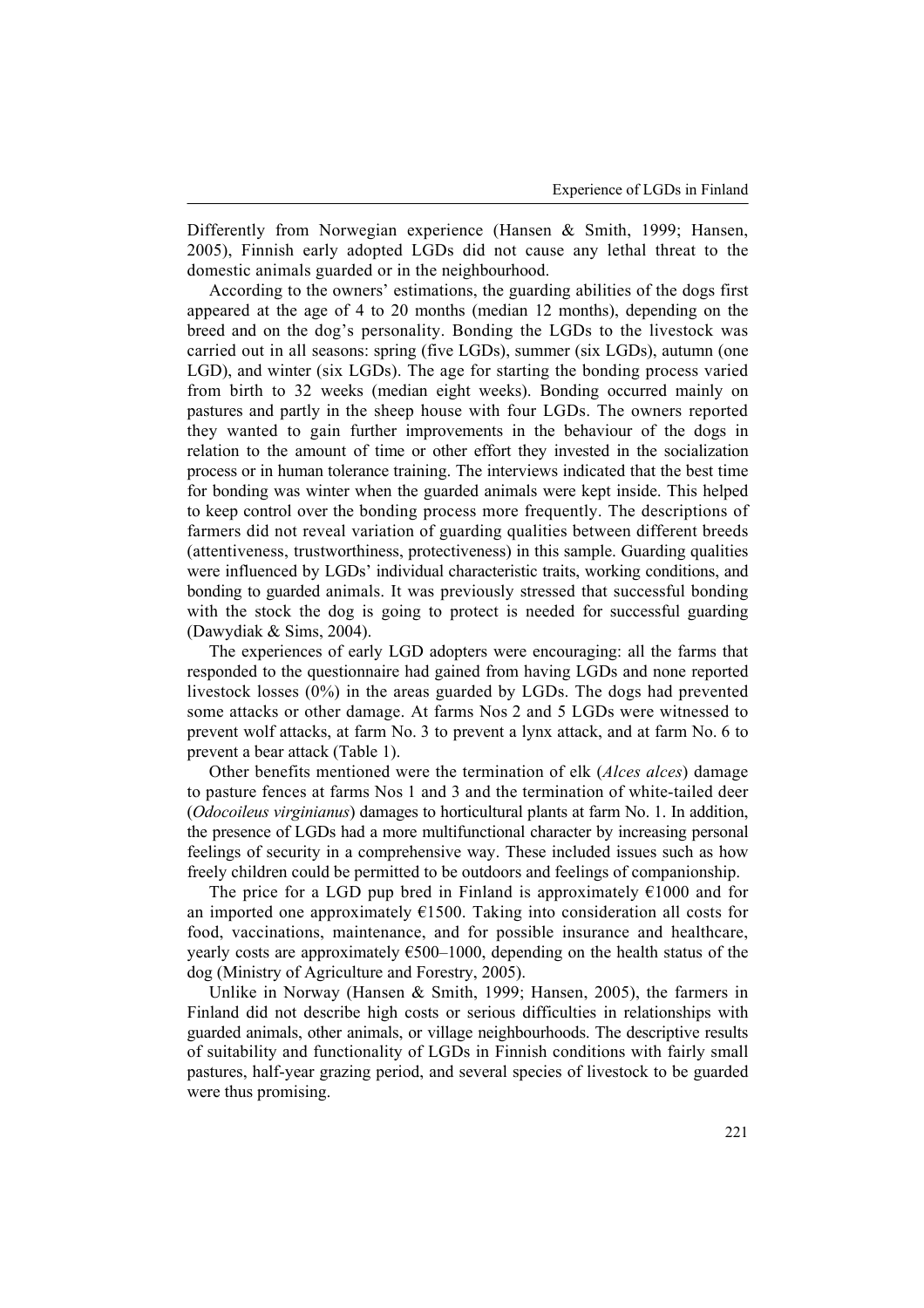# **CONCLUSIONS**

The aim of this study, based on a semi-structured questionnaire, interviews, and on-site visits, was to identify possibilities and problems associated with the use of LGDs in Finnish conditions. These preliminary findings showed no direct disadvantages of LGDs. On the contrary, various advantages were mentioned. The experiences of early LGD adopters were encouraging: all farms reported having gained from the dogs. The results of this study indicated that the need for additional fencing does not seem to be essential; various LGD breeds appear suitable, and no obvious constraints seem to exist depending on the species of livestock or other domestic animals to be guarded. The guarding abilities of LGDs could be used in various ways combined with children's and hunting-dogs' safety at farmyards in addition to the traditional full-time guarding on pastures in open landscapes. Using LGDs could also be integrated with wolf fences.

However, the study indicated some possible difficulties: two LGDs were wandering and two LGDs had a suboptimal relationship with guarded animals (playing and chasing); still not on the scale described by Hansen (2005). In the cases of wandering the reasons could be that one LGD was moved from one farm to another at the age of five months and the other LGD to the farm at the age of one year. In the cases of playing and chasing both LGDs were bonded to guarded animals alone with no possibility of playing with other dogs. As noted earlier, successful bonding with the stock the dog is going to protect is vital to successful guarding. It also points out the possible benefit of more than one LGD per farm to create an opportunity to play with the animals from the same species, especially in the puppyhood.

As the number of farms willing to use LGDs in Finland is growing, the necessity of studying the methods of predicting the working abilities of LGD pups is increasing. Minimizing carnivore damage or equally importantly the fears of people is a multidisciplinary study topic. In summary, the themes or factors that emerged from this study were: the welfare of dogs in their guarding job, people on and outside the farms, public opinion on nature relations, costeffectiveness, and cultural, socio-economic, and stakeholder relations in general. A multifunctional dimension with better understanding of the values, beliefs, and demands of those who are involved or affected seems to be an important and ultimately necessary aspect of preventing carnivore damages (Breitenmoser, 1998; Woodroffe, 2000; Bowman et al., 2004; Mattson et al., 2006).

# **ACKNOWLEDGEMENTS**

The authors wish to acknowledge all the farmers who participated in this study. We would also like to acknowledge the organizational support of kennels, private persons, and breeding organizations. The Finnish Ministry of Agriculture and Forestry, the Finnish Research School of Animal Welfare, the Mercedes Zachariassen Foundation, and the Juliana von Wendt Foundation are acknowledged for the financial support.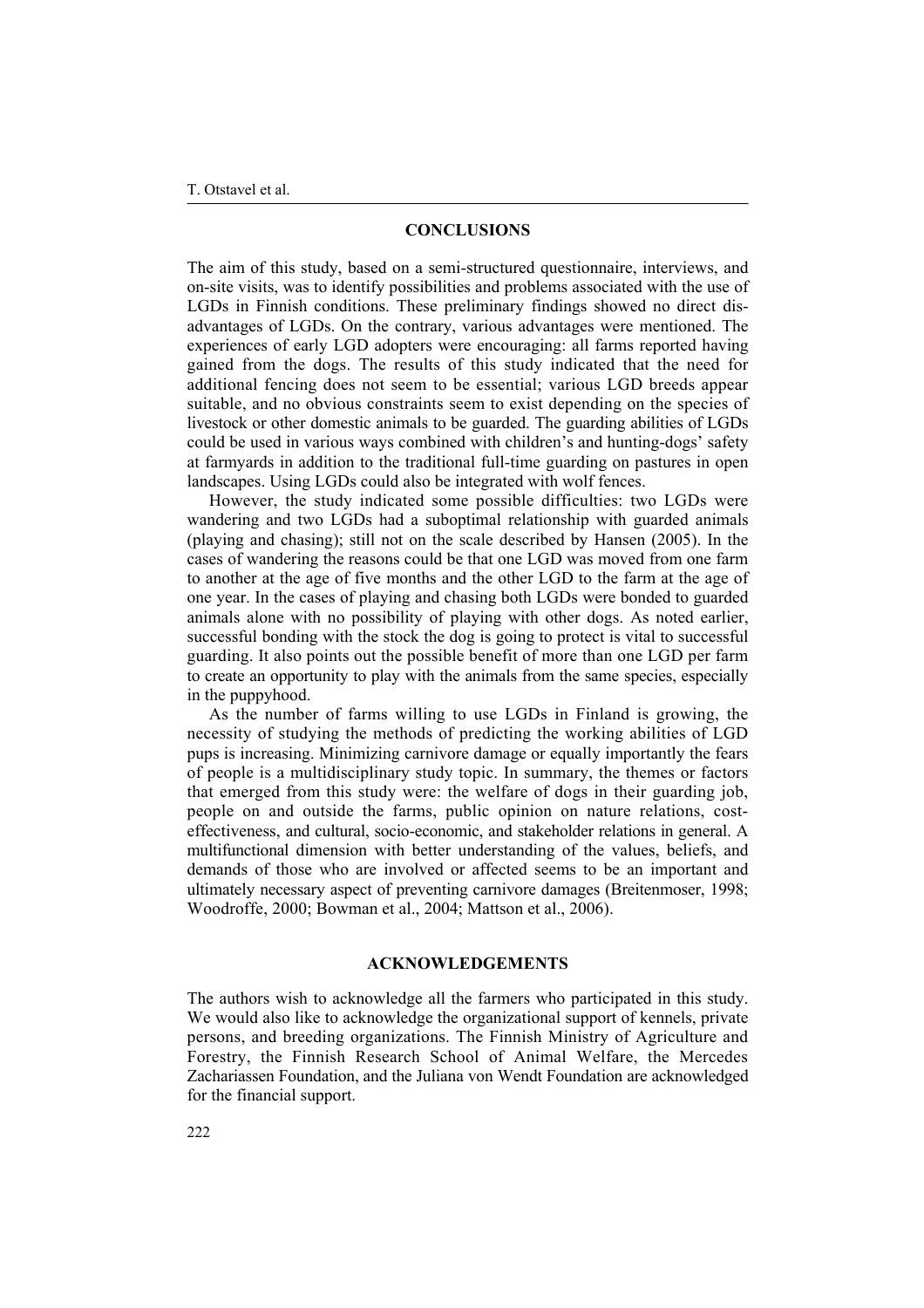#### **REFERENCES**

- Black, H. L. & Green, J. S. 1985. Navajo use of mixed-breed dogs for management of predators. *J. Range Manage.*, 38, 11-15.
- Boitani, L. 2000. Action plan for the conservation of wolves in Europe (*Canis lupus*). Convention on the Conservation of European Wildlife and Natural Habitats (Bern Convention). *Nature Environ.*, **113**. Council of Europe Publishing, Strasbourg.
- Bisi, J. & Kurki, S. 2008. The wolf debate in Finland. Expectations and objectives for the management of the wolf population at regional and national level. *Publications*, **12**. University of Helsinki.
- Bowman, J. L., Leopold, B. D., Vilella, F. J. & Gill, D. A. 2004. A spatially explicit model, derived from demographic variables, to predict attitudes toward black bear restoration. *J. Wildlife Manage.*, 68(2), 223-232.
- Breitenmoser, U. 1998. Large predators in the Alps: the fall and rise of man's competitors. *Biol. Conserv.*, 83, 279-289.
- Coppinger, L. 1992. Sheepdog environments in the Old World. *Dog Log. Livestock Guard Dog Association*, 2, 12-14.
- Coppinger, R., Lorenz, J. & Coppinger, L. 1983. Introducing livestock guarding dogs to sheep and goat producers. In *Proceedings of First Eastern Wildlife Damage Control Conference* (Decker, D. J., ed.), pp. 129–132. Cornell University, Ithaca, N.Y.
- Dawydiak, O. & Sims, D. 2004. *Livestock Protection Dogs Selection, Care and Training. 2nd edn*. Alpine Blue Ribbon Books, Loveland, Colorado.
- Green, J. S. & Woodruff, R. A. 1983a. The use of Eurasian dogs to protect sheep from predators in North America: a summary of research at the U.S. Sheep Experiment Station. In *Proceedings of First Eastern Wildlife Damage Control Conference* (Decker, D. J., ed.), pp. 119–124. Cornell University, Ithaca, N.Y.
- Green, J. S. & Woodruff, R. A. 1983b. The use of three breeds of dog to protect rangeland sheep from predators.  $Appl.$  Anim. Ethol.,  $11$ ,  $141-161$ .
- Hansen, I. 2005. Use of livestock guarding dogs in Norway a review of the effectiveness of different methods. *Carnivore Damage Prevention News*, **8**, 02-08.
- Hansen, I. H. & Smith, M. E. 1999. Livestock-guarding dogs in Norway. Part II: Different working regimes. *J. Range Manage.*, **52**, 312-316.
- Kojola, I., Määttä, E. & Hiltunen, H. 2006. Suurpetojen lukumäärä ja lisääntyminen vuonna 2005. *Riistantutkimuksen tiedote, 208, 1-5.*
- Koljonen, K. 2002. *Laumanvartijakoirat*. Sanasilta Oy, Vantaa.
- Levin, M. 2005. Livestock guarding dogs in Sweden: a preliminary report. *Carnivore Damage Prevention News*, **8**, 08-09.
- Linhart, S. B., Sterner, R. T., Carrigan, T. C. & Henne, D. R. 1979. Komondor guard dogs reduce sheep losses to coyotes: a preliminary evaluation. *J. Range Manage.*, 32, 238–241.
- Mattson, D. J., Byrd, K. L., Rutherford, M. B., Brown, S. R. & Clark, T. W. 2006. Finding common ground in large carnivore conservation: mapping contending perspectives. *Environ. Sci. Policy*, 9, 392-405.
- McGrew, J. C. & Blakesley, C. S. 1982. How Komondor dogs reduce sheep losses to coyotes. *J. Range Manage.*, 35, 693-696.
- Ministry of Agriculture and Forestry. 2005. Management Plan for the Wolf Population in Finland. *Publications*, **11**.
- Nilsen, P. A., Hansen, I. & Christansen, F. 2003. Tilpasset bruk av vokterhund erfaringer fra enkeltbesetninger 2000–2002. *Planteforsk Grønn kunnskap.*, 7(6), 1–38 (in Norwegian with English summary).
- Nylander, E. & Ahvonen, A. 2007. Petoel‰invahingot Suomessa vuonna 2005. *Julkaisut*. Riista- ja kalatalouden tutkimuslaitos.